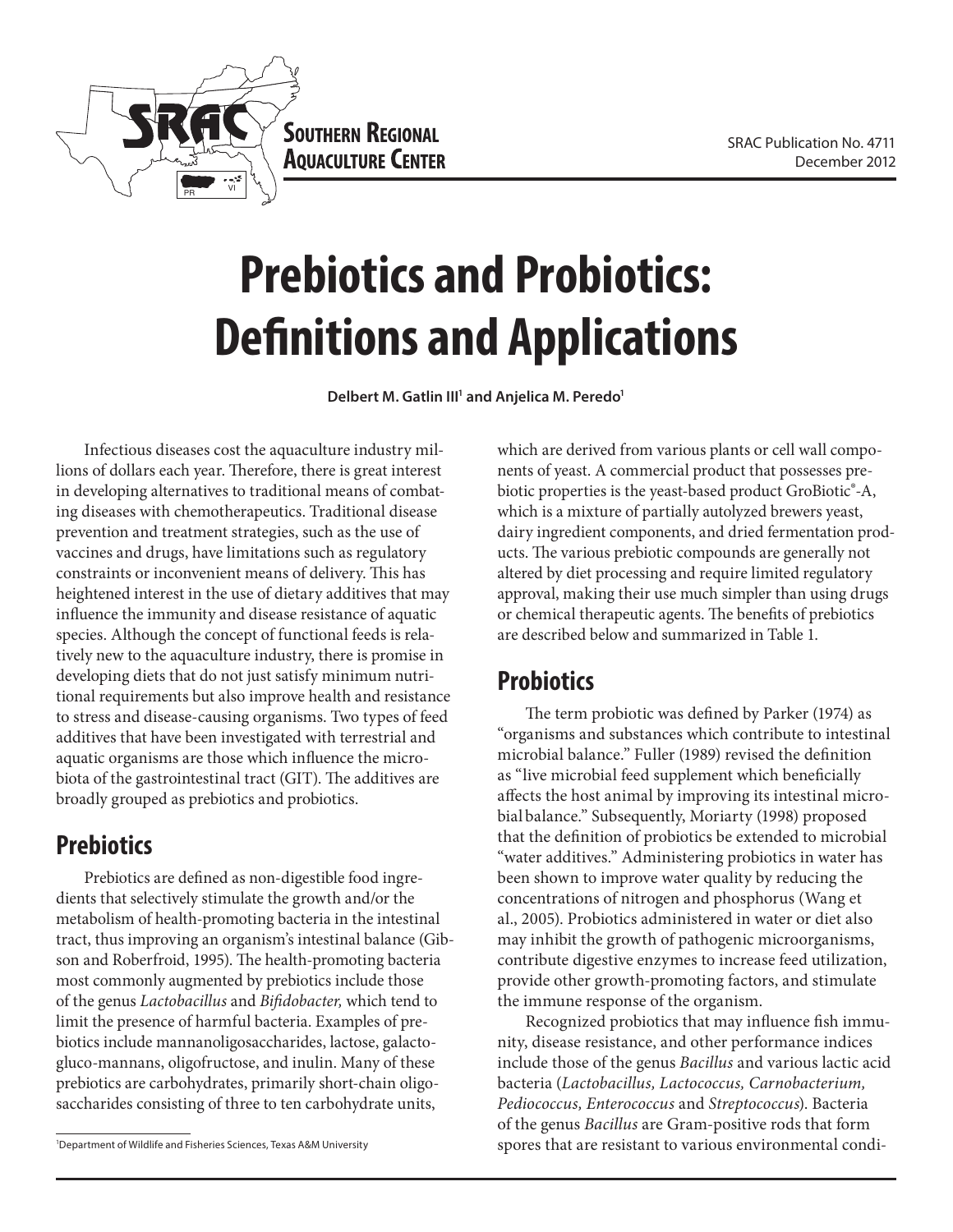tions and thus have extended shelf life. *Bacillus subtillis*, *B. licheniformis*, *B. circulans, B. coagulans, B. clausii,*  and *B. megaterium* all have been used as probiotics. *Lactobacillus rhamnosus*, *L. delbrüeckii*, *Carnobacterium maltaromaticum*, *C. divergens, C. inhibens,* and *Enterococcus faecium* are other bacteria that have been used as probiotics, along with yeasts such as *Candida sake* and *Saccharomyces cerevisiae*. The bacteria must remain viable during storage and processing for probiotics to confer their beneficial effects, but the application of dead cells, freeze-dried cells, or cell-free extracts or spores have all

shown some degree of success (Merrifield et al., 2010). The logistical constraint of culturing live microorganisms under controlled laboratory conditions before applying them to the feed has constrained the use of probiotics at aquaculture facilities; thus, administering lyophilized cells or spores may be more practical. Potential applications of probiotics in fish, shrimp and molluscan aquaculture have been reviewed by Burr et al. (2005), Wang et al. (2008), Kesarcodi-Watson et al. (2008), and most recently by Ringø et al. (2010a).

| Table 1. Summary of prebiotics evaluated in aquaculture (adapted from Ringø et al., 2010b). |                                        |                                                |                              |                                                                                                                                                                    |                                    |  |  |  |
|---------------------------------------------------------------------------------------------|----------------------------------------|------------------------------------------------|------------------------------|--------------------------------------------------------------------------------------------------------------------------------------------------------------------|------------------------------------|--|--|--|
| <b>Prebiotica</b>                                                                           | Dose $(g kg-1)$ ;<br>duration of trial | <b>Species</b>                                 | <b>Initial</b><br>weight (g) | Response <sup>b</sup>                                                                                                                                              | Reference                          |  |  |  |
| Inulin                                                                                      | 150; 4 weeks                           | Arctic charr<br>(Salvelinus alpines)           | 218                          | Intestinal cell damage                                                                                                                                             | Olsen et al. (2001)                |  |  |  |
|                                                                                             | 75; 3 weeks                            | Atlantic salmon<br>(Salmo salar)               | 172                          | $\rightarrow$ Intestinal cell damage; $\uparrow$<br>Intestinal growth and relative<br>mass of the gastrointestinal tract                                           | Refstie et al. (2006)              |  |  |  |
|                                                                                             | 5 and 10; 1 week                       | Gilthead seabream<br>(Sparus aurata)           | 175                          | Significant inhibition of<br>phagocytosis and respiratory<br>burst in leucocytes                                                                                   | Cerezuela et al.<br>(2008)         |  |  |  |
|                                                                                             | 20; 1 month                            | Turbot larvae<br>(Psetta maxima)               | n/a                          | ↑ Growth rate; Effects on gut<br>microbiota (Bacillus and Vibrio)                                                                                                  | Mahious et al.<br>(2006)           |  |  |  |
| <b>MOS</b>                                                                                  | 10; 4 months                           | Atlantic salmon                                | 200                          | $\downarrow$ Oxygen consumption;<br>$\sqrt{}$ Protein and $\uparrow$ energy<br>concentration in the whole body                                                     | Grisdale-Helland<br>et al. (2008)  |  |  |  |
|                                                                                             | 2; 4 weeks                             | Channel catfish<br>(Ictalurus<br>punctatus)    | 16.0                         | $\rightarrow$ Growth performance,<br>hematology, or immune<br>function                                                                                             | Welker et al. (2007)               |  |  |  |
|                                                                                             | 20 and 40; 67 days                     | European sea bass<br>(Dicentrarchus<br>labrax) | 33.7                         | 个 Weight gain (WG);<br>$\rightarrow$ Feed efficiency (FE);<br>$\downarrow$ Lipid vacuolization;<br>$\downarrow$ Presence of Vibrio alginolyticus<br>in head kidney | Torrecillas et al.<br>(2007)       |  |  |  |
|                                                                                             | 2; 90 days                             | Rainbow trout<br>(Oncorhynchus<br>mykiss)      | 30.0                         | 个 WG and survival;<br>↑ Antibody titer and lysozyme<br>activity                                                                                                    | Staykov et al.<br>(2007)           |  |  |  |
|                                                                                             | 0.2; 43 days                           | White seabream<br>larvae (Diplodous<br>sargus) | n/a                          | 个 Microvilli length                                                                                                                                                | Dimitroglou et al.<br>(2010)       |  |  |  |
|                                                                                             | 0 and 4; 12 weeks                      | Rainbow trout                                  | 13.2                         | 个 WG; 个 Hemolytic and<br>phagocytic activity; 个 Mucus<br>weight; 个 Survival against Vibrio<br>anguillarum                                                          | Rodrigues-Estrada<br>et al. (2008) |  |  |  |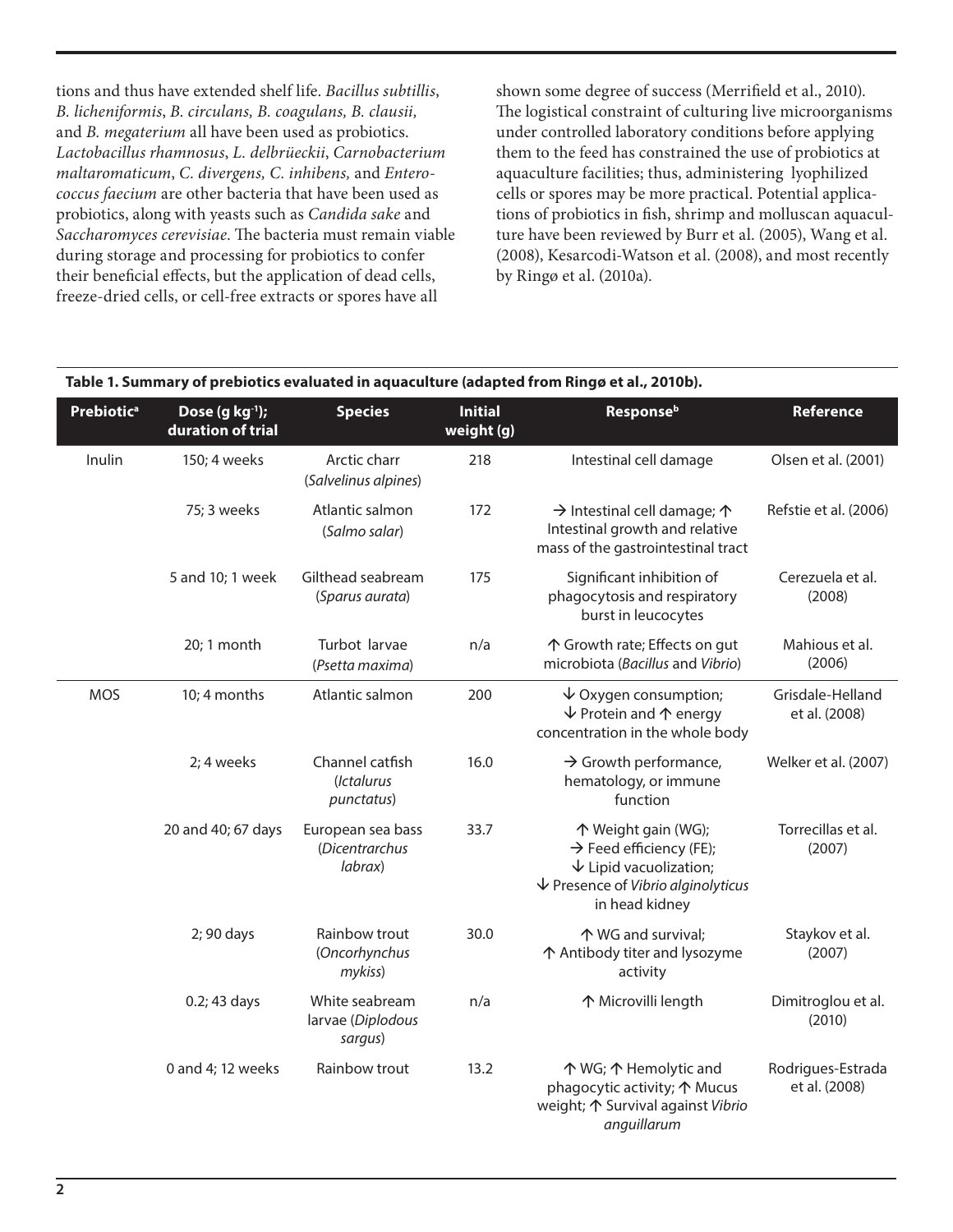| <b>Prebiotica</b>         | Dose $(g kg-1)$ ;<br>duration of trial             | <b>Species</b>                                                        | <b>Initial</b><br>weight (g)            | <b>Response</b> b                                                                          | <b>Reference</b>                  |
|---------------------------|----------------------------------------------------|-----------------------------------------------------------------------|-----------------------------------------|--------------------------------------------------------------------------------------------|-----------------------------------|
| <b>MOS</b><br>(continued) | 0, 2 and 6; 58 days                                | Hybrid tilapia<br>(Oreochromis<br>niloticus $\times$ O.<br>aureus)    | 8.1                                     | $\rightarrow$ WG; $\uparrow$ Survival;<br>↑ Non-specific immunity                          | He et al. (2003)                  |
|                           | 10; 4 weeks                                        | Red drum<br>(Sciaenops<br>ocellatus)                                  | 10.9                                    | 个 FE; 个 Survival following<br>parasitic challenge;<br>↑ Non-specific immunity              | Buentello et al.<br>(2010)        |
| FOS                       | 10; 4 months                                       | Atlantic salmon                                                       | 200                                     | $\rightarrow$ Feed intake, WG or<br>digestibility                                          | Grisdale-Helland<br>et al. (2008) |
|                           | 10; 4 weeks                                        | Red drum                                                              | 10.9                                    | ↑ Non-specific immunity                                                                    | Buentello et al.<br>(2010)        |
|                           | 0, 2 and 6; 58 days                                | Hybrid tilapia                                                        | 57.0                                    | $\rightarrow$ WG; $\uparrow$ Survival;<br>↑ Non-specific immunity                          | He et al. (2003)                  |
|                           | 20; 1 month                                        | Turbot larvae                                                         | n/a                                     | ↑ WG; Effects on gut microbiota<br>(Bacillus and Vibrio)                                   | Mahious et al.<br>(2006)          |
|                           | 20; 7 weeks                                        | Beluga (Huso huso)                                                    | 19.2                                    | ↑ Survival; Elevated lactic acid<br>bacteria                                               | Hoseinfar et al.<br>(2011)        |
| scFOS                     | 0.8 and 1.2;<br>8 weeks                            | Hybrid tilapia                                                        | 5.6                                     | 个 WG, feed intake, FE;<br>$\rightarrow$ Survival                                           | Hui-Yuan et al.<br>(2007)         |
|                           | 0.1 and 0.8;<br>6 weeks                            | White shrimp<br>(Litopenaeus<br>vannamei)                             | 75.4                                    | $\rightarrow$ WG; $\rightarrow$ Survival; $\rightarrow$ FE; Altered<br>microbial community | Li et al. (2007)                  |
| <b>GBA</b>                | 10 and 20; 4 (Trial<br>1) and 7 (Trial 2)<br>weeks | Hybrid striped<br>bass (Morone<br>chyrsops $\times M$ .<br>saxatilis) | 91.4 (Trial<br>1) and 19.7<br>(Trial 2) | 个 FE; 个 Respiratory burst;<br>个 Resistance against<br>Streptococcus iniae                  | Li and Gatlin<br>(2004)           |
|                           | 20; 16 weeks                                       | Hybrid striped<br>bass                                                | 64.5                                    | 个 Growth performance;<br>个 Resistance against<br>Mycobacterium marinum                     | Li and Gatlin<br>(2005)           |
|                           | 10; 6 weeks                                        | Red drum                                                              | 2.4                                     | $\rightarrow$ WG or FE; $\rightarrow$ Intestinal<br>microbiota                             | Burr et al. (2009)                |
|                           | 10; 4 weeks                                        | Red drum                                                              | 10.9                                    | 个 FE; 个 WG; 个 Survival<br>following parasitic challenge;<br>↑ Non-specific immunity        | Buentello et al.<br>(2010)        |
|                           | 20; 16 weeks                                       | Golden shiner<br>(Notemigonus<br>crysoleucas)                         | 1.06                                    | 个 Resistance against<br>Flavobacterium columnare                                           | Sink et al. (2007)                |
|                           | 20; 10 weeks                                       | Golden shiner                                                         | 0.46                                    | $\rightarrow$ Survival; $\uparrow$ Resistance against<br>Flavobacterium columnare          | Sink and<br>Lochmann (2008)       |
|                           | 10; 3 weeks                                        | Red drum                                                              | 500                                     | ↑ Protein, lipid and organic<br>apparent digestibility<br>coefficient values               | Burr et al. (2008a)               |
|                           | 10 and 20; 8 weeks                                 | Hybrid striped<br>bass                                                | 34.4                                    | $\rightarrow$ WG or FE                                                                     | Burr et al. (2010)                |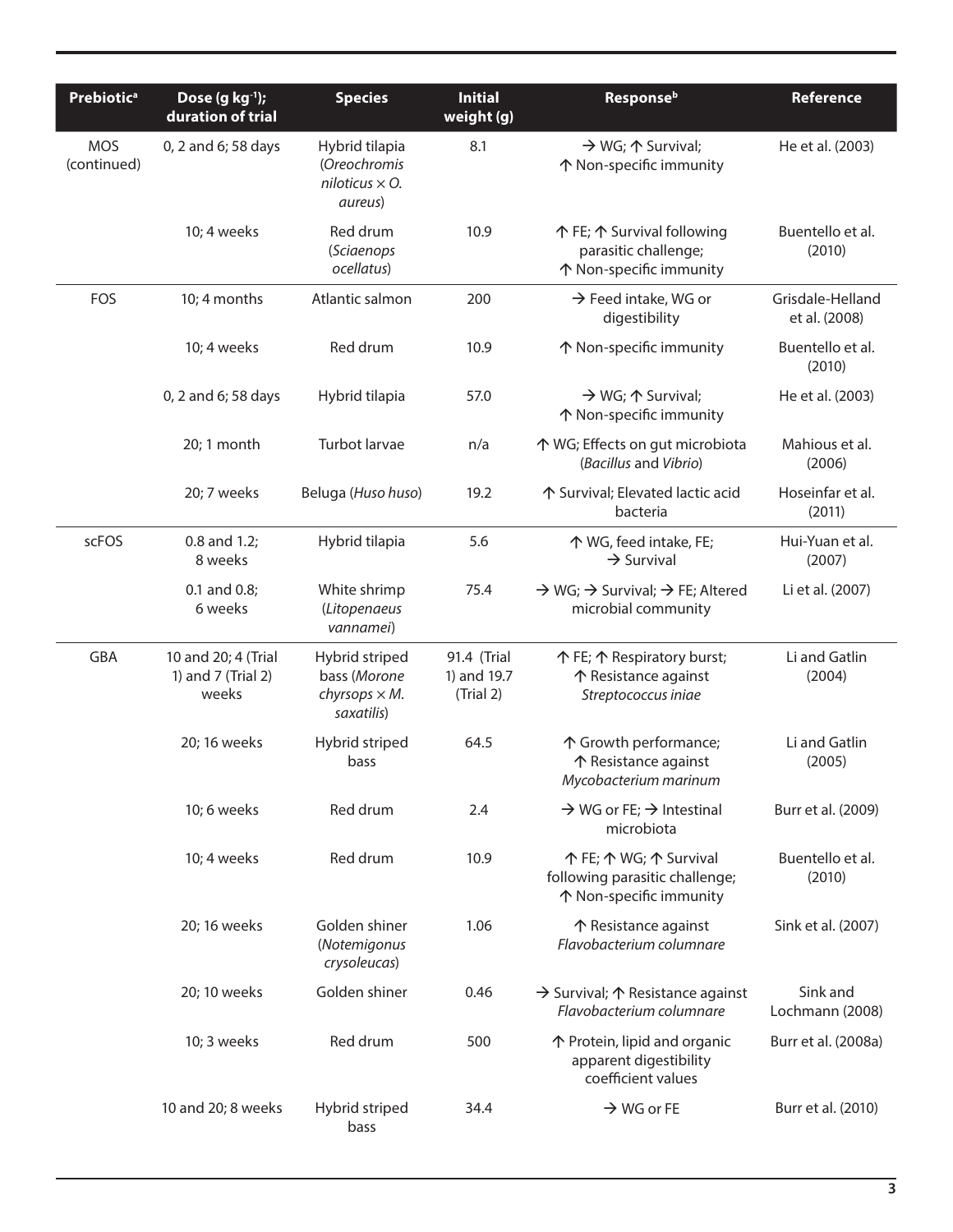| <b>Prebiotica</b>            | Dose $(g kg-1)$ ;<br>duration of trial | <b>Species</b>                                 | <b>Initial</b><br>weight (g) | <b>Response</b> b                                                                                                                          | Reference            |
|------------------------------|----------------------------------------|------------------------------------------------|------------------------------|--------------------------------------------------------------------------------------------------------------------------------------------|----------------------|
| GBA<br>(continued)           | 20:9                                   | Rainbow trout                                  | 14.3                         | $\rightarrow$ WG or FE; $\rightarrow$ Antibody levels                                                                                      | Sealey et al. (2007) |
|                              | 4, 8 and 12:<br>8 weeks                | Nile tilapia                                   | 18.0                         | 个 WG; 个 FE; 个 Neutrophil<br>oxidative production;<br>个 Lysozyme; 个 Resistance<br>against A. hydrophila                                     | Zheng et al. (2011)  |
| <b>XOS</b>                   | $0, 0.15, 2.1$ and 3.2;<br>45 days     | Crucian carp<br>(Carassius auratus<br>gibelio) | 17.0                         | $\uparrow$ WG; $\rightarrow$ Survival;<br>个 Enzymatic activity                                                                             | Xu et al. (2009)     |
| Galacto-<br>gluco-<br>mannan | 10; 8 weeks                            | Red drum                                       | 7.0                          | $\uparrow$ WG; $\rightarrow$ FE; $\uparrow$ Lysozyme;<br>↑ Microvillus height in pyloric<br>caeca, proximal intestine and<br>mid-intestine | Zhou et al. (2010)   |

a Prebiotics are abbreviated as follows: MOS = mannanoligosaccharides; FOS = fructooligosaccharides; scFOS = short-chain fructooligosaccharides; GBA = GroBiotic®-A; XOS = xylooligosaccharides.

**b** Arrows indicate an increase ( $\uparrow$ ), decrease ( $\downarrow$ ), or no change ( $\rightarrow$ ) in response. WG = Weight gain; FE = Feed efficiency.

## **Effects of gastrointestinal tract microbiota of fish**

The intestinal microbiota are composed of two primary groups—those that are permanent colonizers (autochthonous bacteria) and transients (allochthonous bacteria). The autochthonous bacteria are resident populations that colonize the epithelial surface of the GIT, including the microvilli. These bacteria may provide a defensive barrier against the invasion of bacterial pathogens via the GIT. The establishment of bacterial pathogens in the GIT also may be impeded by the mucus layer, which provides physical and biochemical protection. In recent years it has become increasingly apparent that the microbiota of the GIT of fish may influence a wide variety of metabolic processes. This influence is mediated by the microbiota stimulating epithelial proliferation and expression of numerous genes. Prominent among these are various physiological, biochemical and immunological responses that must be maintained or enhanced to improve health status, stress responses, and disease resistance. In addition, various other responses may synergistically enhance weight gain and feed utilization of the cultured organism. The sections below highlight some of these important aspects and how they may be modulated by prebiotics and probiotics.

#### *Pathogen entrance*

The GIT is one of the most common sites of pathogen entrance in fish, given that fish are constantly exposed to water containing various types of potentially pathogenic bacteria. However, a healthy gut microbiota can prevent pathogenic bacteria from colonizing the intestine and thus causing infection. The autochthonous bacteria of the GIT, which are present under normal conditions, competitively exclude pathogens simply by taking up space and resources along the mucosal lining of the GIT, forcing pathogenic bacteria to continue in a transient state and lessening the likelihood that they will damage intestinal cells or cause infection. Autochthonous bacteria also can produce antimicrobial substances that help fend off pathogens attempting to colonize the GIT. However, when the natural equilibrium state of the microbiota is altered, conditions become more favorable for pathogenic organisms to flourish.

To help maintain the delicate balance between microbiota of the GIT, prebiotics or probiotics may be included in the diet to help reinforce the population of beneficial bacteria while decreasing the number of potentially pathogenic bacteria. Probiotics accomplish this directly by introducing more desirable bacteria into the GIT. Prebiotics are beneficial because they act as a preferential food source for the beneficial bacteria. It also has been shown that some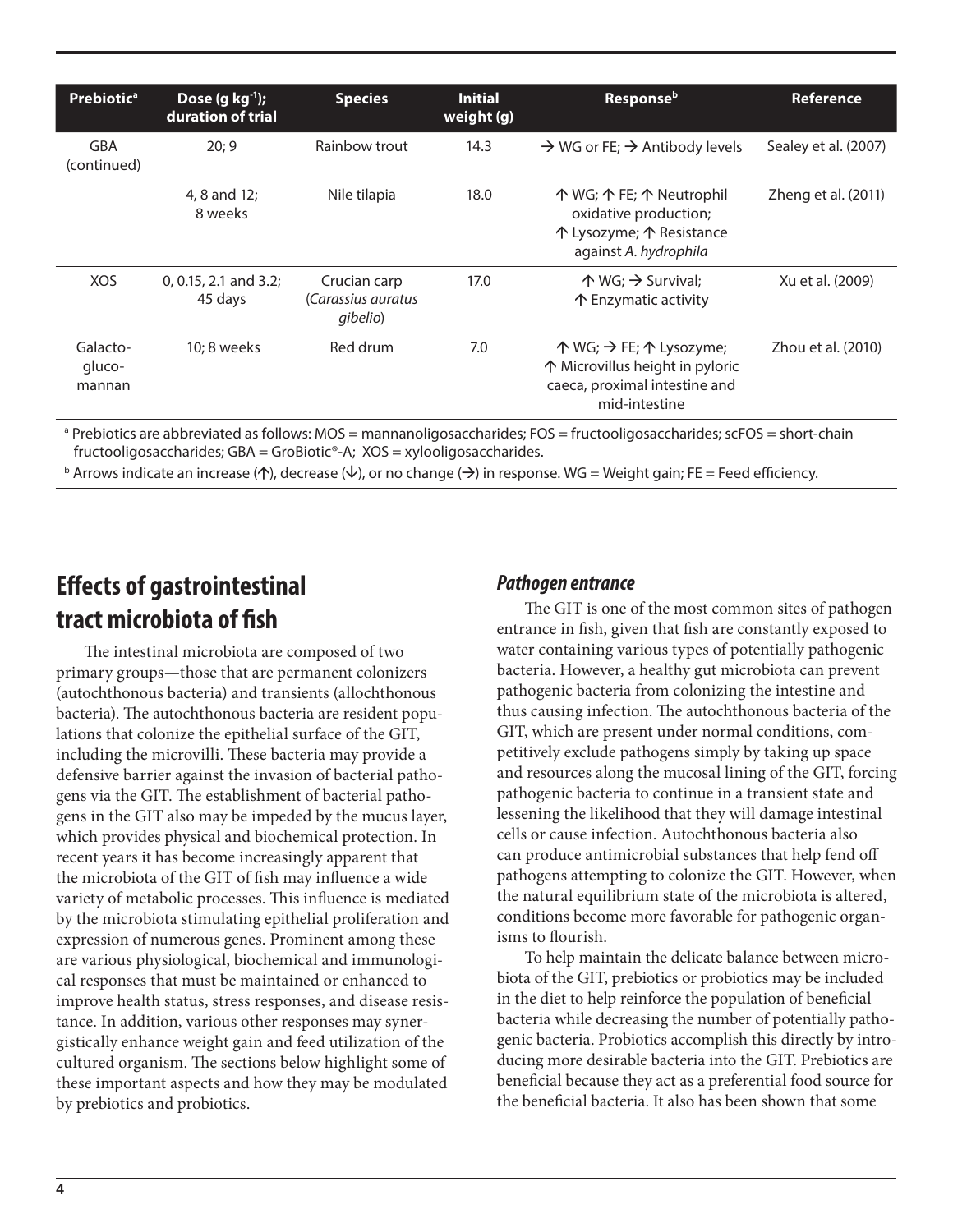pathogenic bacteria may become bound to certain prebiotics, as opposed to attaching to the mucosal lining of the GIT, and thus may be passed from the GIT.

#### *The immune system*

The first line of defense within the GIT is the mucosa that separates the gut microbiota from direct contact with the epithelial cells of the GIT. It is because of this direct contact with the mucus that the immune system of the GIT, often referred to as gut-associated lymphoid tissue or GALT, has developed mechanisms to distinguish between potentially pathogenic bacteria and the normal, commensal autochthonous bacteria. Consequently, the GALT can determine whether to mount an attack or tolerate a specific bacteria's presence. If potentially pathogenic bacteria are detected, the cellular and humoral mechanisms of the GALT activate the innate immune system and, subsequently, the adaptive immune system (via antibodies) to prevent bacteria from causing and/or spreading infection (Gomez and Balcázar, 2008).

Components of the innate or non-specific immune response include such factors as blood neutrophil oxidative radical production, serum lysozyme, and superoxide anion production in activated macrophages. These various responses are intended to kill a wide variety of foreign or invading microorganisms, and enhancing them may significantly reduce the mortality of the aquatic organism when exposed to various pathogens (Table 1).

Adaptive immunity is a more complex component of the immune system. It is activated by the innate immune system. Components of the adaptive or specific immune system include lymphocytes such as B cells and T cells, which allow the host to recognize and combat specific disease-causing organisms. The adaptive immune system allows vertebrates, including fish, to recognize and remember specific pathogens and generate immunity against future exposure to them. The effect of prebiotic or probiotic supplementation on the adaptive immune system has not been studied extensively, but some of its components appear to be enhanced. Additional research in this area is warranted to more fully understand the effects of prebiotics and probiotics on adaptive immunity.

#### *Disease resistance*

The ability of the cultured organism to resist disease from an infectious agent is critical because it directly affects the production efficiency and profitability of the enterprise. Disease resistance is an integrated response or outcome that may be influenced by the organism's genetic makeup and by various components of the immune system.

 Numerous studies have demonstrated that prebiotic and probiotic supplements may enhance the ability of

various aquatic species to resist disease from bacterial, viral and protozoan pathogens (Table 1). For example, the prebiotic GroBiotic®-A has enhanced survival of hybrid striped bass exposed to *Streptococcus iniae* and *Mycobaterium marinum*, Nile tilapia (*Oreochomis niloticus*) exposed to *Aeromonas hydrophila* and *Streptococcus iniae,* and golden shiner (*Notemigonus chrysoleucus*) exposed to *Flavobacterium columnare*. Protection from other pathogens also has been reported. For example, rainbow trout (*Oncorhynchus mykiss*) fed a diet supplemented with GroBiotic®-A at 2% by weight had significantly greater survival after exposure to infectious hematopoietic necrosis virus. Similar improvements in survival were observed for red drum (*Sciaenops ocellatus*) fed GroBiotic®-A at 1% by weight before exposure to the parasitic dinoflagellate *Amyloodinium ocellatum*.

#### *Nutrient utilization*

The enhancement of certain beneficial bacteria in the GIT has been associated with improved digestion of dietary nutrients and energy by some fish species. Red drum fed diets in which equal amounts of protein were provided by fish meal and soybean meal had higher digestibility coefficients for protein, energy, and organic matter when the dairy-yeast prebiotic GroBiotic®-A, mannanoligosaccharide (MOS), or galactooligosaccharide (GOS), but not inulin, was individually added to the diet at 1% by weight (Burr et al., 2008b). The specific mechanism for increased nutrient digestibility was not determined in that study. However, the increased nutrient digestibility associated with prebiotic or probiotic supplementation may be due to the favored microbial community producing enzymes that are either lacking or occurring only at low levels in the host (reviewed by Burr et al., 2005). For example, increases in protease, lipase, amylase and cellulose enzyme activities were observed in white shrimp (*Litopenaeus vannamei*) fed freeze-dried *Rhodobacter sphaeroides* and *Bacillus* sp. probiotics (Wang, 2007).

Recent studies have shown that prebiotics may increase the absorptive area of the GIT, based on quantitative changes in histological measurements of the GIT such as intestinal fold height, enterocyte height, and microvillus height (Dimitroglou et al., 2010; Zhou et al., 2010). Such changes also could contribute to increased nutrient absorption. The increased nutrient utilization and enhanced metabolism associated with prebiotics and probiotics also may result in increased weight gain and feed efficiency. Such improvements have been most readily observed when organisms are cultured under less than optimal environmental conditions or in the presence of pathogenic organisms.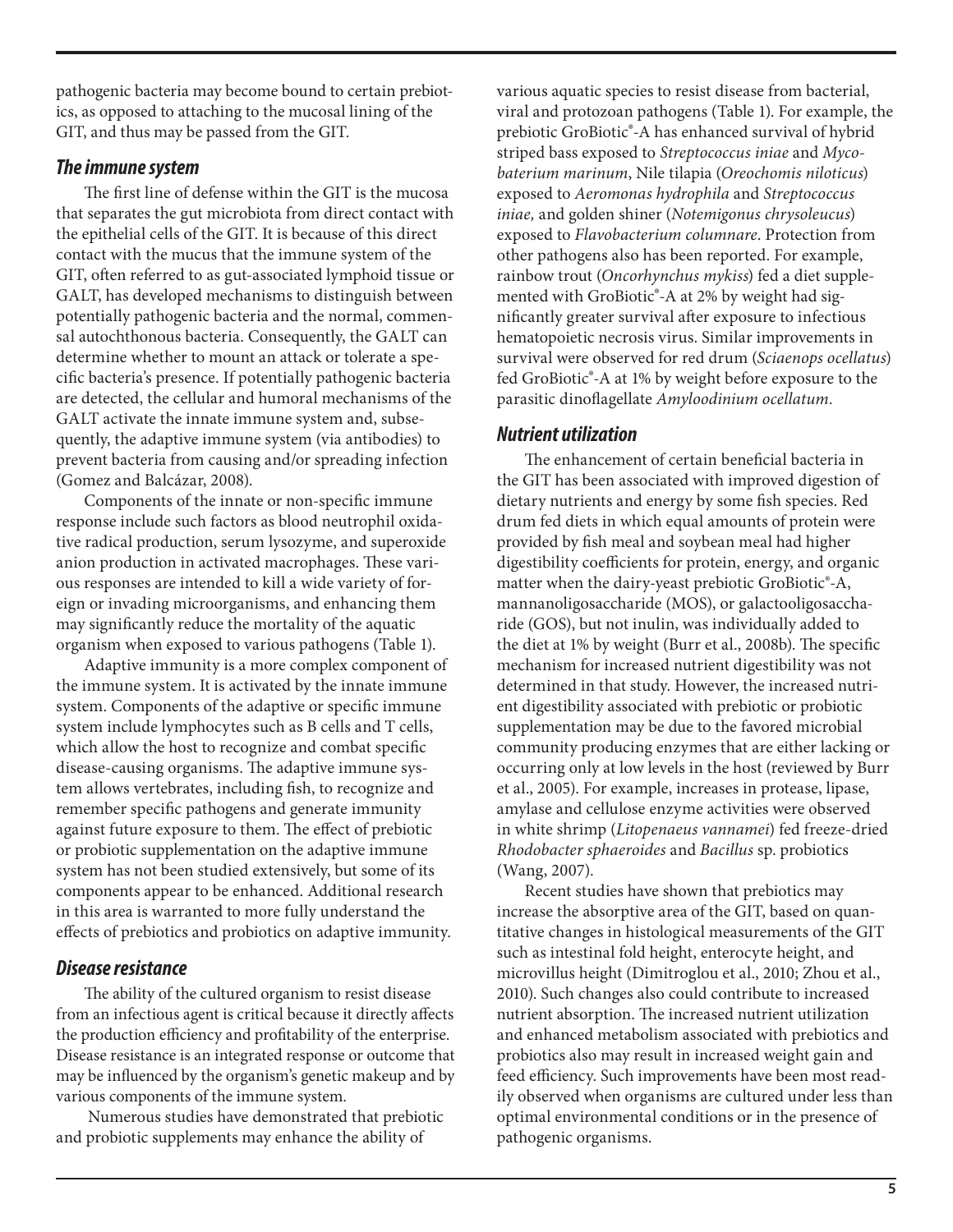#### *Other interactions*

As new research techniques are developed to assess the endocrine and molecular effects of prebiotic and probiotic supplementation, additional insights on how these compounds influence metabolism are likely to emerge. For example, European seabass (*Dicentrarchus labrax*) larvae fed a *Lactobacillus* sp. probiotic via rotifers and *Artemia* had increased weight gain associated with increased insulin-like growth factor (IGF)-I expression based on mRNA transcription and a decrease in myostatin mRNA transcription (Carnevali et al., 2006). It also was noted in that study that the whole-body content of the stress hormone cortisol in larval seabass was reduced after 70 days of exposure to the probiotic, compared to the control group. This indicates that the probiotic reduced stress on the fish. Such a response is of considerable interest given the immunosuppressive effect of cortisol on fish. Golden shiner intentionally exposed to handling stress before disease exposure had significantly higher wholebody cortisol levels and higher mortality when fed a basal diet compared to those fed a diet supplemented with GroBiotic®-A (Lochmann et al., 2010).

## **Practical application of prebiotics and probiotics**

The viability of probiotics must be maintained during storage and processing for them to exert their beneficial effects on the cultured species. Therefore, some logistical constraints may be encountered with the cultivation of live microorganisms in conjunction with manufacturing feeds. To ensure probiotic viability, its application to the feed typically must occur after extrusion so the probiotic organism is not exposed to excessive heat and pressure. Administering probiotics in the form of lyophilized cells or spores may be less demanding.

Feed manufacturing constraints are generally of less concern when dealing with prebiotics because they are not living organisms. Although several prebiotics have been shown to be efficacious when incorporated into extrusion-processed feeds, the potential chemical alteration of prebiotic compounds during feed manufacturing has not been studied widely.

Administration regimes for specific prebiotics and probiotics also have not been widely studied to date. Although these compounds have immunostimulating effects, it does not appear that long-term administration causes immunosuppression as noted with other potent immunostimulants. Therefore, these diet additives may be administered for extended periods. However, more refined administration protocols for individual prebiotics or probiotics should be investigated to optimize their effectiveness. For example, administering probiotics or prebiotics at prescribed times before the cultured organism is exposed to a stressful event, or at particular times of the year when pathogenic organisms are most prevalent, may be the most efficient way to derive benefits from these compounds under particular culture regimes.

### **Other considerations**

A number of probiotics and prebiotics are now commercially available and in use. Although there are added costs associated with using these products, improved production efficiency and reduced disease incidence may offset such costs.

Another possible way to use prebiotics and probiotics is to administer compounds from both groups at the same time. Such a combination is termed a synbiotic. A synbiotic is intended to improve the survival and implantation of the live microbial supplement in the GIT. While there has been limited research on the use of synbiotics in aquaculture, the many positive effects of prebiotics or probiotics may lead to the development of protocols for administering combinations of these compounds.

# **References**

- Buentello, A.J., W.H. Neill, and D.M. Gatlin, III. 2010. Effects of dietary prebiotics on growth, feed efficiency and non-specific immunity of juvenile red drum *Sciaenops ocellatus* fed soybean-based diets. *Aquaculture Research* 41:411–418.
- Burr, G., D.M. Gatlin, III, and S. Ricke. 2005. Microbial ecology of the gastrointestinal tract of fish and the potential application of prebiotics and probiotics in finfish aquaculture. *Journal of the World Aquaculture Society* 36:425–436.
- Burr, G., M. Hume, S. Ricke, and D.M. Gatlin, III. 2008a. A preliminary *in vitro* assessment of GroBiotic®-A, brewers yeast and fructo-oligosaccharide as prebiotics for the red drum *Sciaenops ocellatus*. *Journal of Environmental Science and Health B* 43:253–260.
- Burr, G., M. Hume, W.H. Neill, and D.M. Gatlin, III. 2008b. Effects of prebiotics on nutrient digestibility of a soybean-meal-based diet by red drum *Sciaenops ocellatus*. *Aquaculture Research* 39:1680–1686.
- Burr, G., D.M. Gatlin, III, and M. Hume. 2009. Effects of the prebiotics GroBiotic®-A and inulin on the intestinal microbiota of red drum, *Sciaenops ocellatus*. *Journal of the World Aquaculture Society* 40:440–449.
- Burr, G., M. Hume, S. Ricke, D. Nisbet, and D.M. Gatlin, III. 2010. *In vitro* and *in vivo* evaluation of the prebi-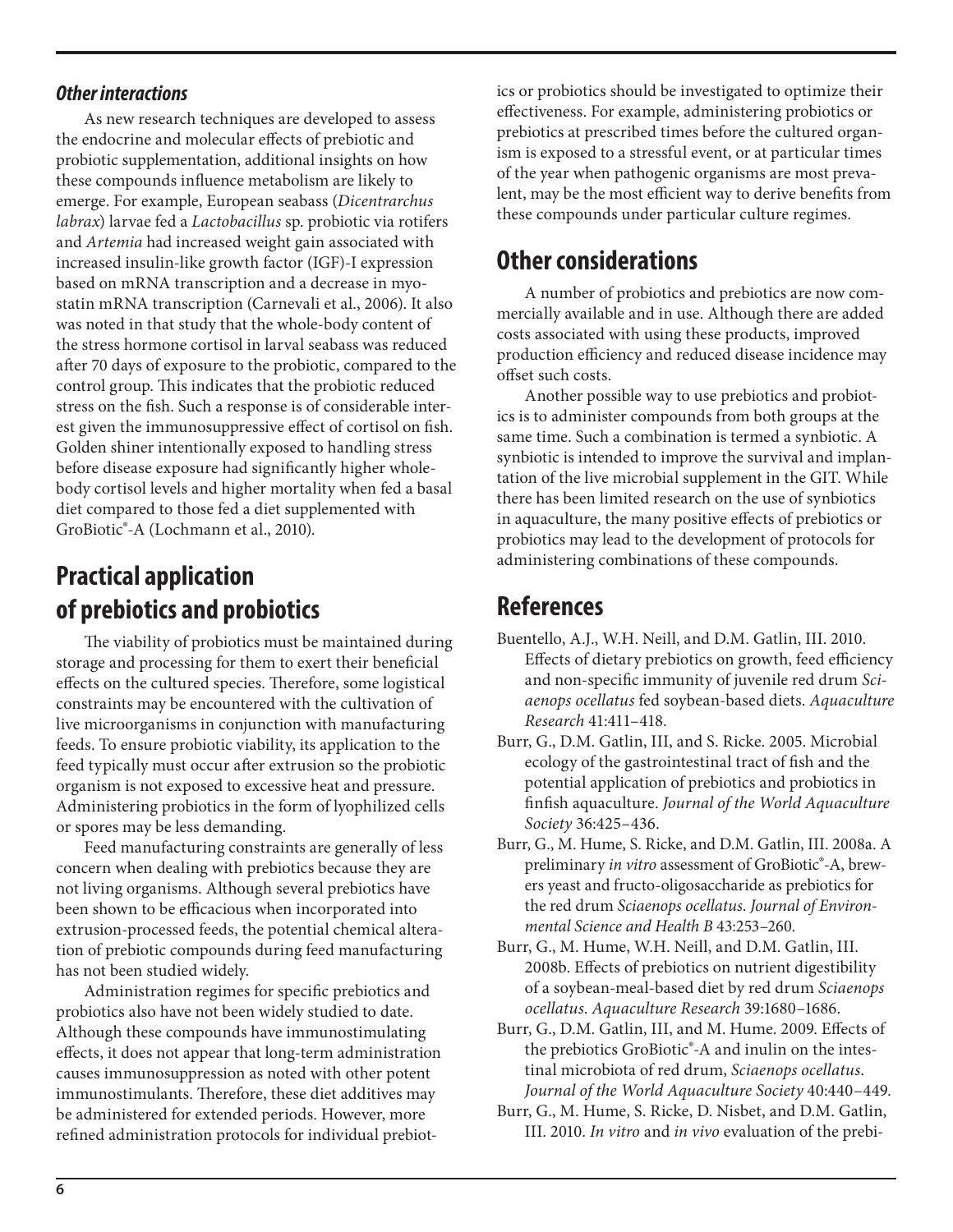otics GroBiotic®-A, inulin, mannanoligosaccharide, and galactooligosaccharide on the digestive microbiota and performance of hybrid striped bass (*Morone chrysops* × *M. saxatilis*). *Microbial Ecology* 59:187–198.

- Carnevali, O., L. de Vivo, R. Sulpizio, G. Gioacchini, I. Olivotto, S. Silvi, and A. Cresci. 2006. Growth improvement by probiotic in European sea bass juveniles (*Dicentrarchus labrax* L.), with particular attention to IGF-l, myostatin and cortisol gene expression. *Aquaculture* 258:430–438.
- Cerezuela, R., A. Cuesta, J. Meseguer, and M.A. Esteban. 2008. Effects of inulin on gilthead seabream (*Sparus aurata* L.) innate immune parameters. *Fish and Shellfish Immunology* 24:663–668.
- Dimitroglou, A., S.J. Davies, J. Sweetman, P. Divanach, and S. Chatzifotis. 2010. Dietary supplementation of mannan oligosaccharide on white sea bream (*Diplodous sargus* L.) larvae: effects on development, gut morphology and salinity tolerance. *Aquaculture Research* 41:245–251.
- Fuller, R., 1989. Probiotics in man and animals. *Journal of Applied Bacteriology* 66:365–378.
- Gibson G.R. and M.B. Roberfroid. 1995. Dietary modulation of the human colonic microbiota: introducing the concept of prebiotics. *Journal of Nutrition* 125:1401–1412.
- GÓmez, G.D. and J.L. Balcázar. 2008. A review on the interactions between gut microbiota and innate immunity of fish. *FEMS Immunol. Med. Microbiol*. 52:145–154.
- Grisdale-Helland, B., S.J. Helland, and D.M. Gatlin, III. 2008. The effects of dietary supplementation with mannanoligosaccharide, fructooligosaccharide or galactooligosaccharide on the growth and feed utilization of Atlantic salmon (*Salmo salar* L.). *Aquaculture* 283:163–167.
- He, S., G. Xu, Y. Wu, H. Weng, and H. Xie. 2003. Effects of IMO and FOS on the growth performance and non-specific immunity in hybrid tilapia. *Chin. Feed* 23:14–15. (In Chinese).
- Hoseinfar, S.H., A. Mirvaghefi, B.M. Amiri, H.K. Rostami, and D.L. Merrifield. 2011. The effects of oligofructose on growth performance, survival, and autochthonous intestinal microbiota of beluga (*Huso huso*). *Aquaculture Nutr*. 17:498–504.
- Hui-Yuan, L., Z. Zhigang, F. Rudeaux, and F. Respondek. 2007. Effects of dietary short chain fructo-oligosaccharides on intestinal microflora, mortality and growth performance of *Oreochromis aureus* × *O. niloticus*. *Chin. J. Anim. Nutr.* 19:1–6.
- Kesarcodi-Watson, A., H. Kaspar, M.J. Lategan, and L. Gibson. 2008. Probiotics in aquaculture: The need,

principles and mechanisms of action and screening processes. *Aquaculture* 274:1–14.

- Li, P. and D.M. Gatlin, III. 2004. Dietary brewers yeast and the prebiotic Grobiotic™AE influence growth performance, immune responses and resistance of hybrid striped bass (*Morone chrysops* × *M. saxatilis)* to *Streptococcus iniae* infection. *Aquaculture* 231:445– 456.
- Li, P. and D.M. Gatlin, III. 2005. Evaluation of the prebiotic GroBiotic®-A and brewers yeast as dietary supplements for sub-adult hybrid striped bass (*Morone chrysops × M. saxatilis)* challenged *in situ* with *Mycobacterium marinum*. *Aquaculture* 248:97–205.
- Li, P., G.S. Burr, D.M. Gatlin, III, M.E. Hume, S. Patnaik, F.L. Castille, and A.L. Lawrence. 2007. Dietary supplementation of short-chain fructooligosaccharide influences gastrointestinal microbiota composition and immunity characteristics of Pacific white shrimp, *Litopenaeus vannamei,* cultured in a recirculating system. *Journal of Nutrition* 137:2763–2768.
- Lochmann, R., T.D. Sink, H. Phillips, and R. Chen. 2010. Evaluation of a dietary dairy-yeast prebiotic in juvenile golden shiners in ponds. *North American Journal of Aquaculture* 72:164–171.
- Mahious, T.S., F.J. Gatesoupe, M. Hervi, R. Metailler, and F. Ollevier. 2006. Effect of dietary inulin and oligosaccharides as prebiotic for weaning turbot, *Psetta maxima* (Linnaeus, C. 1785). *Aquaculture Int.* 14:219–229.
- Merrifield, D.L., A. Dimitroglou, A. Foey, S.J. Davies, R.T.M. Baker, J. Bøgwald, M. Castex, and E. Ringø. 2010. The current status and future focus of probiotic and prebiotic applications for salmonids. *Aquaculture* 302:1–18.
- Moriarty, D.J.W. 1998. Control of luminous *Vibrio* species in penaeid aquaculture ponds. *Aquaculture* 164:351– 358.
- Olsen, R.E., R. Myklebust, H. Kryvi, T.M. Mayhew, and E. Ringø. 2001. Damaging effect of dietary inulin to intestinal enterocytes in Artic charr (*Salvelinus alpinus* L.). *Aquaculture Research* 32:931–934.
- Parker, R.B. 1974. Probiotics, the other half of the antibiotics story. *Anim. Nutr. Health* 29:4–8.
- Peredo, A.M. 2011. Evaluation of the dairy/yeast prebiotic, GroBiotic®-A, in the diet of juvenile Nile tilapia, *Oreochromis niloticus*. M.S. Thesis, Texas A&M University.
- Refstie, S., A.M. Bakke-McKellep, M.H. Penn, A. Sundby, K.D. Shearer, and A. Krogdahl. 2006. Capacity for digestive hydrolysis and amino acid absorption in Atlantic salmon (*Salmo salar*) fed diets with soybean meal or inulin with or without addition of antibiotics. *Aquaculture* 261:392–406.